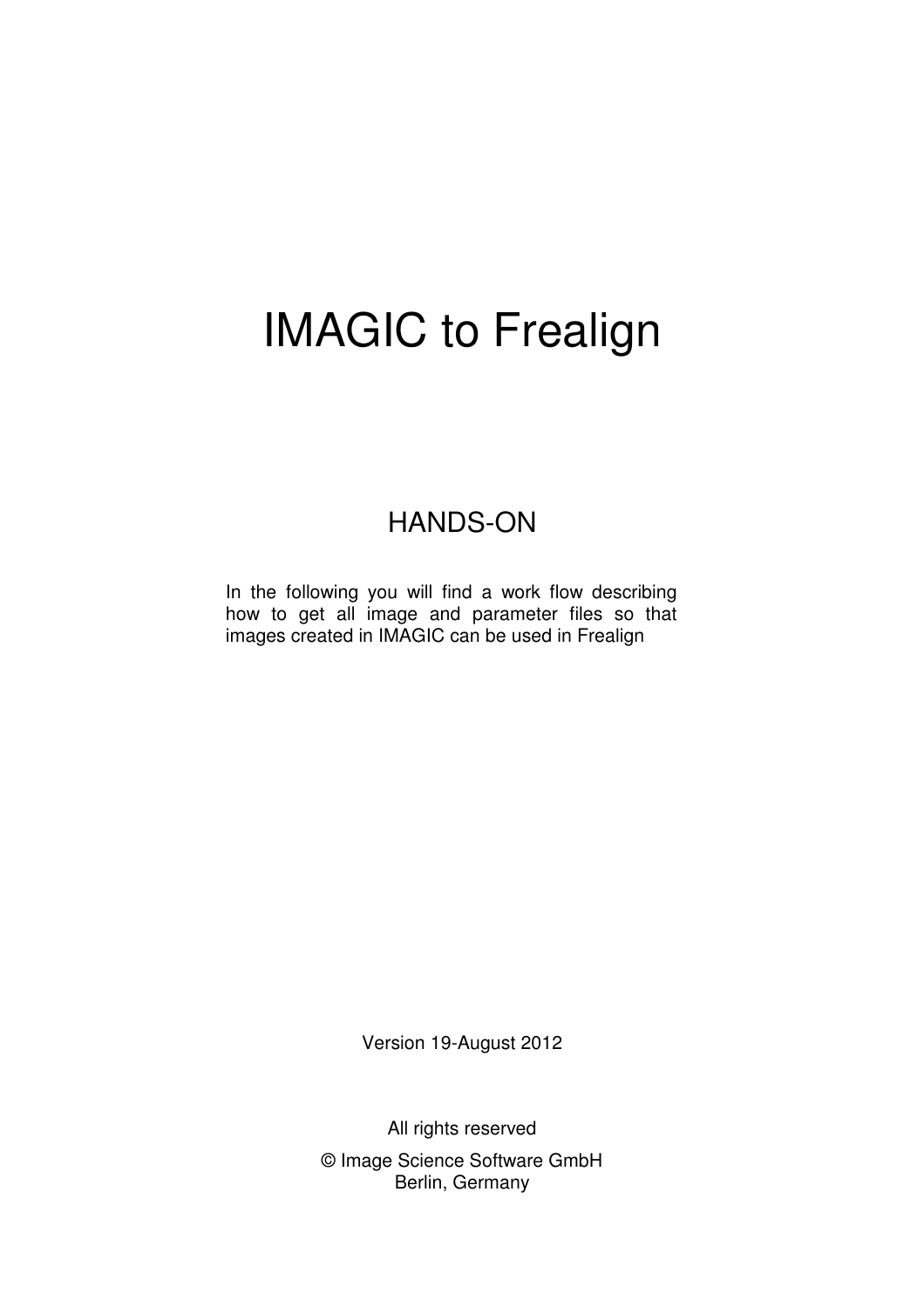

## 1. Last Multi-Reference Alignment

Look for the latest images, which were multi-reference aligned (with a file name like: particles mra best, or any other name you used).

NOTE:

This file MUST contain ALL images, which you once picked from the micrograph patches (command PICK-ALL-PARTICLES).

The related MRA references are forward projections (all typical views) created from an (intermediate) 3-D reconstruction, which means that their Euler angles are known. During the MULTI-REFERENCE-ALIGNMENT each aligned image gets the Euler angles of the reference to which it correlates best.

#### NOTE:

Each multi-reference alignment in **IMAGIC** is PROJECTION-MATCHING if the references are forward projections of a 3-D reconstruction (command THREED-FORWARD).

Note that all important parameters are stored in the headers of these aligned images: Euler angles, CTF and alignment parameters.

#### 2. Micrograph Identification Number

**Frealign** needs to know the (identification) number of each micrograph from which each single particle was picked.

1. Check if the micrograph numbers are available in the headers of your micrographs (micrograph filt coarse). Use the READ option in the command HEADER: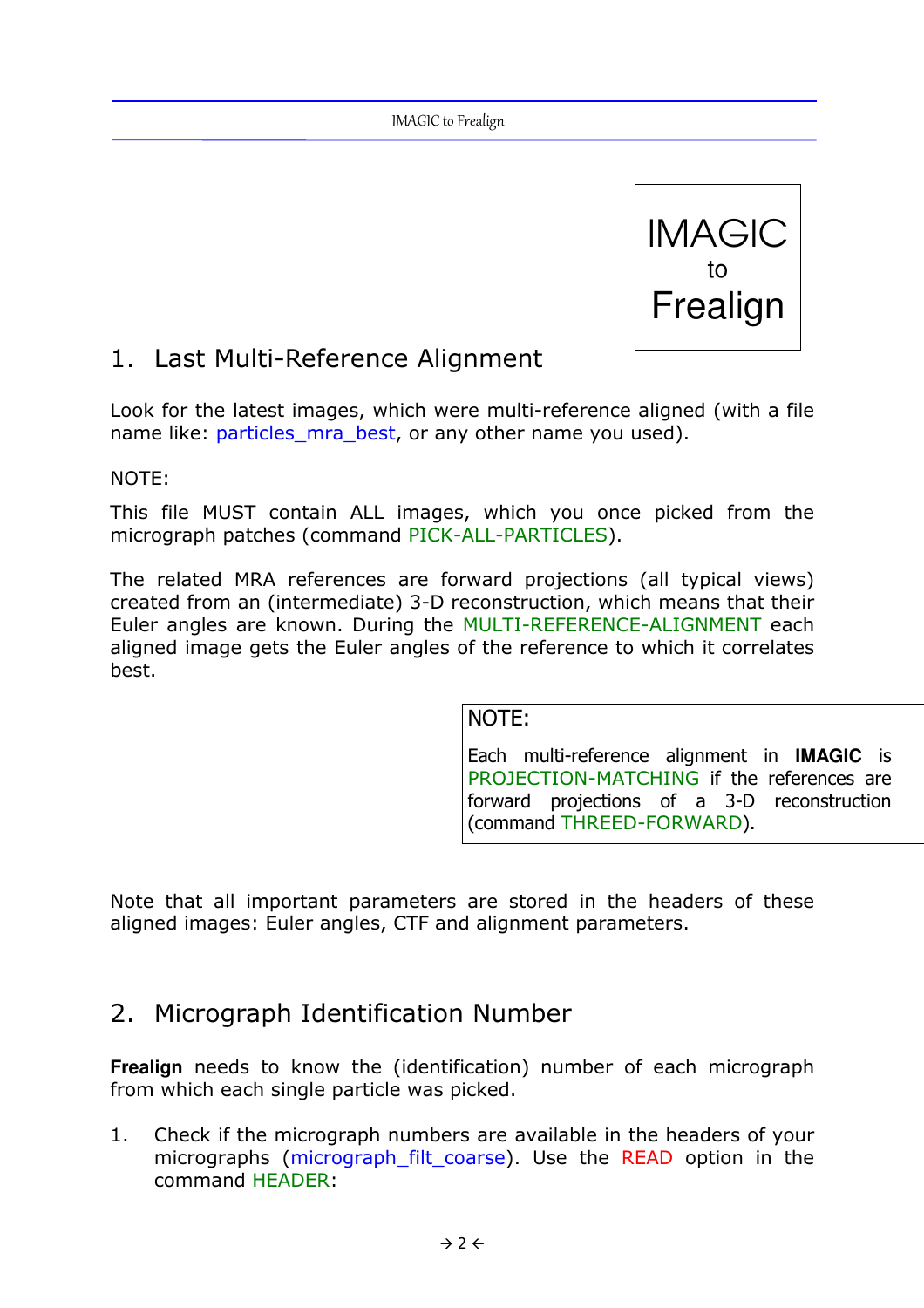IMAGIC to Frealign

```
IMAGIC-COMMAND: header
Specify option : read
Read options available : micrograph_id
Source of header values : file
Input (header) file, image loc#s : micrograph_filt_coarse
```
Unfortunately, the distributed micrographs (micrograph filt coarse) do not contain micrograph numbers.

- 2. So you will simply write the location numbers into the headers. Create a file (micrograph\_number.plt) with your text editor and write the numbers  $(1 \ldots 300)$ , one number per line. If you do not want to type in 300 numbers you can copy the printout of the above HEADER command and globally remove "not specified").
- 3. Write the micrograph numbers into the header of the micrographs:

```
IMAGIC-COMMAND: header
Specify option : write
Options available : micrograph_id
Source of header values : file
Plt input file with header values : micrograph_number.plt
Input (header) file, image loc#s : micrograph_filt_coarse
```
#### 3. Create (Untreated) Patches

1. Cut the micrographs (micrograph\_filt\_coarse) into patches using the command CUT-IMAGE:

```
IMAGIC-COMMAND: cut-im
Input file, image loc#s : micrograph_filt_coarse
Output file, image loc#s : patches_frealign
```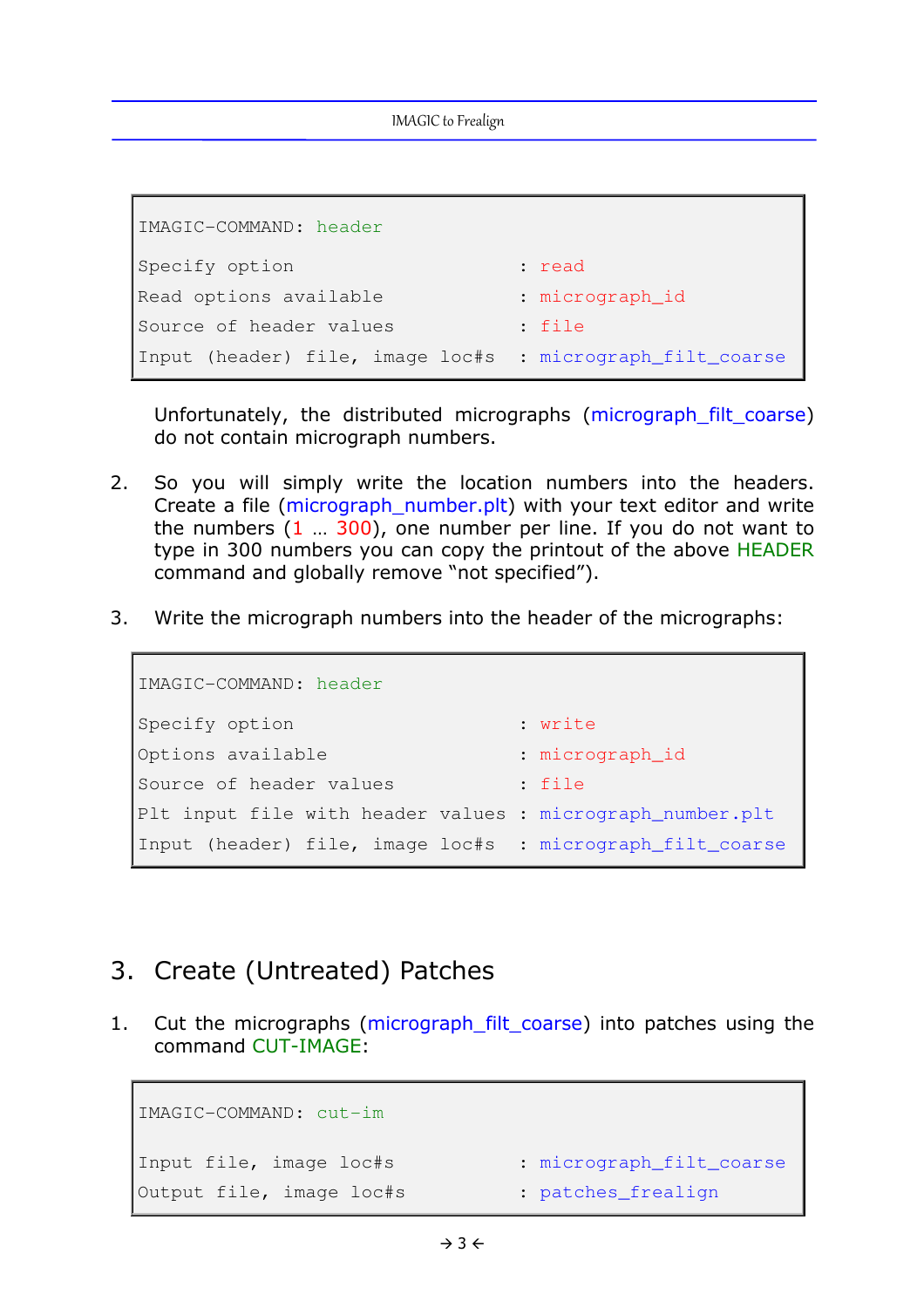| IMAGIC to Frealign           |            |  |
|------------------------------|------------|--|
|                              |            |  |
| Mode of operation            | : best     |  |
| Output image dimensions X, Y | : 288, 288 |  |
| Overlap between fields       | : 90       |  |

### 4. Extract your Particles from the Untreated Patches

**Frealign** only works with the original images, which are not CTF corrected and not aligned. Therefore you have to re-do your particle extraction using the non CTF corrected micrographs. Of course, you can use the old coordinates file (ccf\_coord.plt) created by the command PICK-ALL-PARTICLES.

Call the command CUT-IMAGE:

```
IMAGIC-COMMAND: cut-im
Input file, image loc#s : patches_frealign
Output file, image loc#s : particles frealign
Mode of operation : aperiodic
Output image dimensions X, Y : 160, 160
                        large -images are not CTF corrected (point spread)
Coordinates (plt) file : ccf_coord
```
#### 5. Take over the Micrograph Numbers

As mentioned above, **Frealign** needs the micrograph numbers, which are not available in the headers of the aligned images (particles mra best). Use HEADER to take over these header values:

```
IMAGIC-COMMAND: header
Specify option : takeover
Takeover option : index
How to specify index : label
```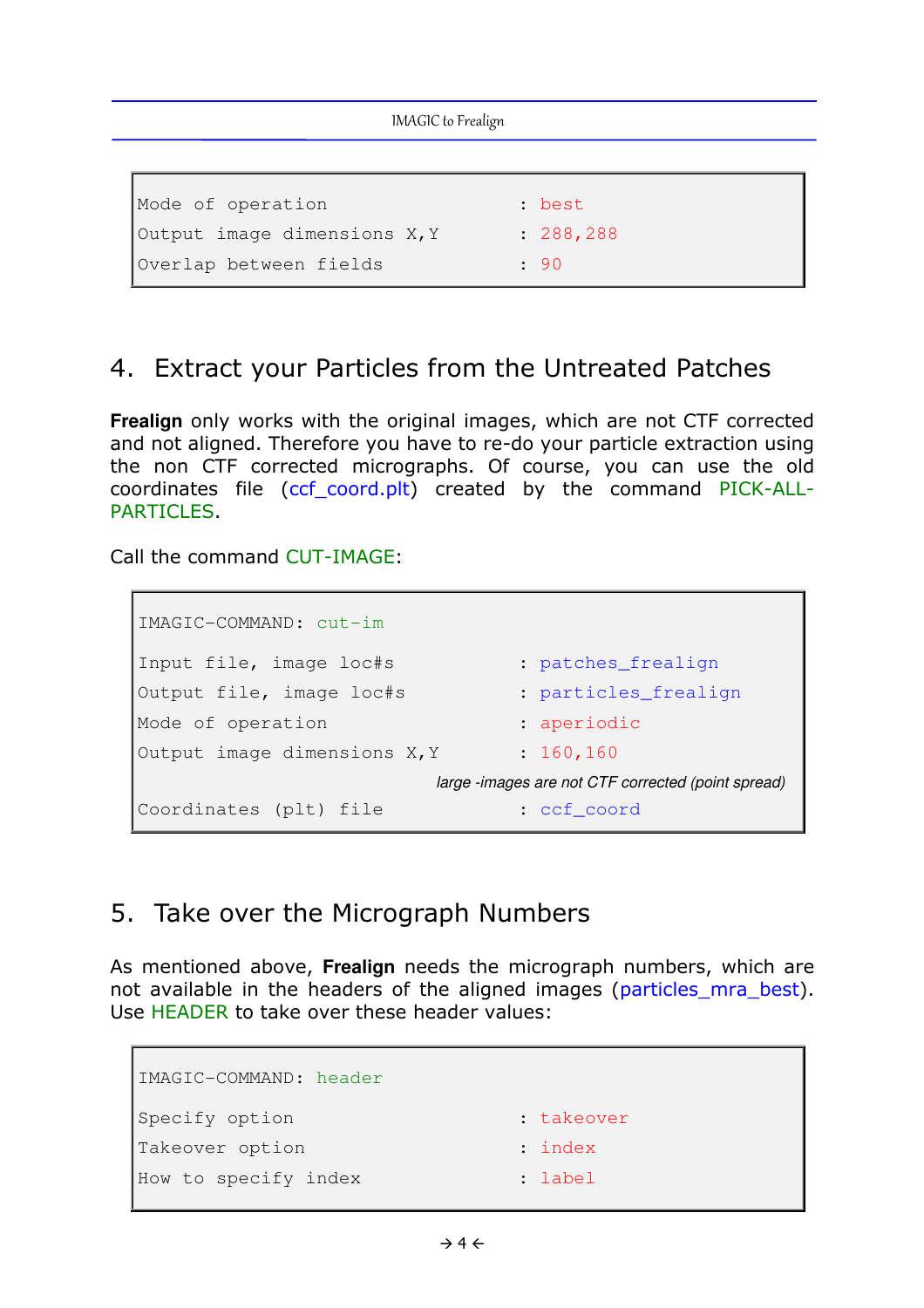IMAGIC to Frealign

```
Howmany indeces wanted : 1
Give label #1 : mident
Input (header) file, image loc#s : particles_frealign
Input=output (header) file : particles_mra_best
```
#### 6. Check Micrograph Numbers

Check if the particles are sorted by their micrograph identification number:

```
IMAGIC-COMMAND: header
Specify option : look : look
Options available : micrograph_id
Input (header) file, image loc#s : particles_frealign
```
If nothing went wrong during your practical your images are ordered correctly.

#### NOTE:

If the images are not sorted by their micrograph numbers you have to sort both, the particles file (particles\_frealign) and the aligned image file (particles mra best). Use the command EXCLUSIVE-COPY and options SORT, LABEL, and MIDENT.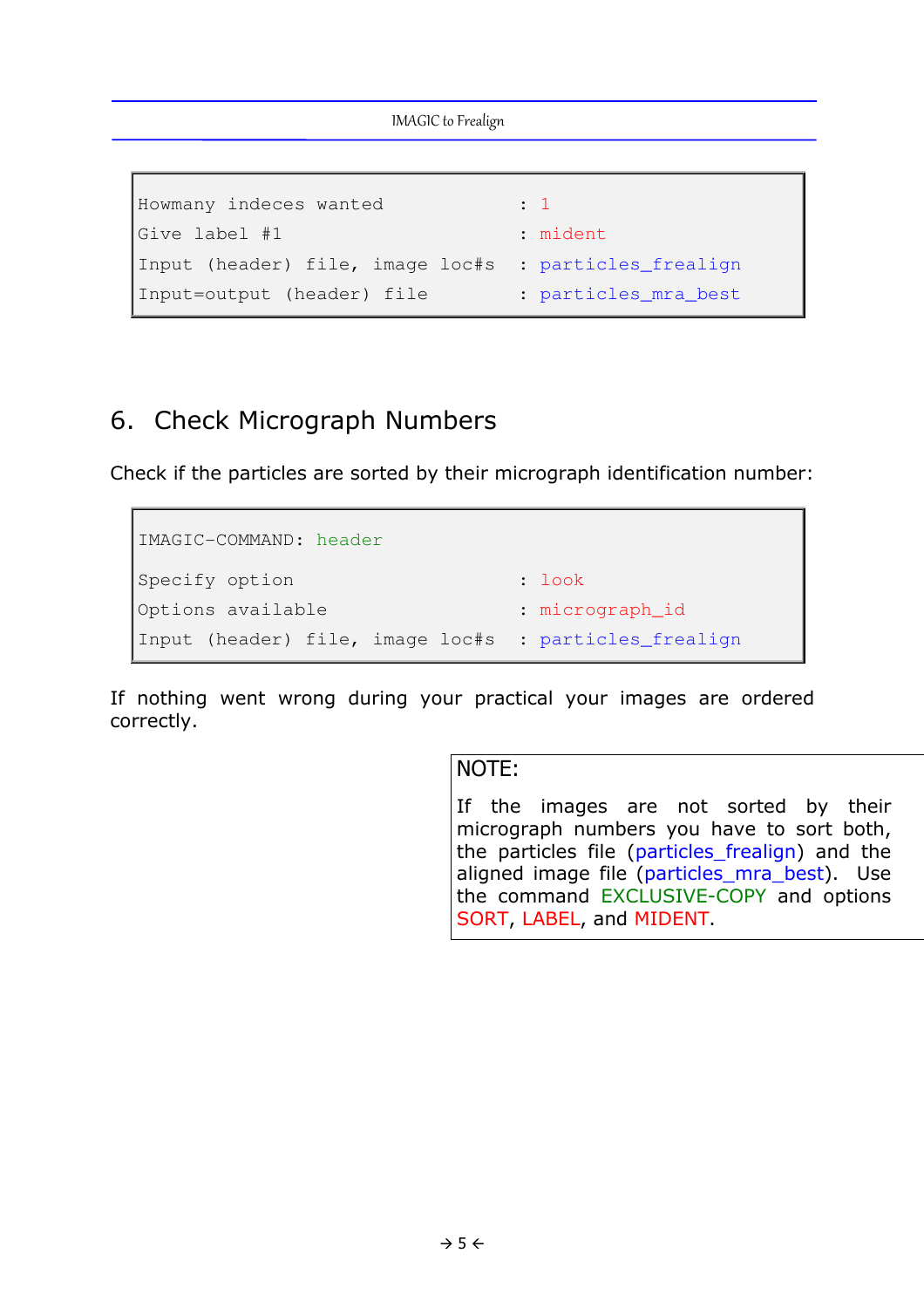# 7. Export to Frealign

The command IMAGIC-TO-FREALIGN converts the un-treated images into a **Frealign** MRC file and will create a **Frealign** parameter file.

```
IMAGIC-COMMAND: imagic-to-frealign
Option used for current command : CONVERT 
Input file with ORIGINAL images : particles_frealign
Header file of PROCESSED images : particles_mra_best
Invert contrast/densities : zero_float_after_invert
Source of Euler angles : mra header
Source of magnification values : interactive constant
Image magnification : 59000 you have to know
Source of micrograph numbers : header
Source of defocus values : header
```
Now all files are created, which you need to work with **Frealign** (particles\_frealign.mrc and particles\_frealign.par).

| YOUR NOTES: |  |
|-------------|--|
|             |  |
|             |  |
|             |  |
|             |  |
|             |  |
|             |  |